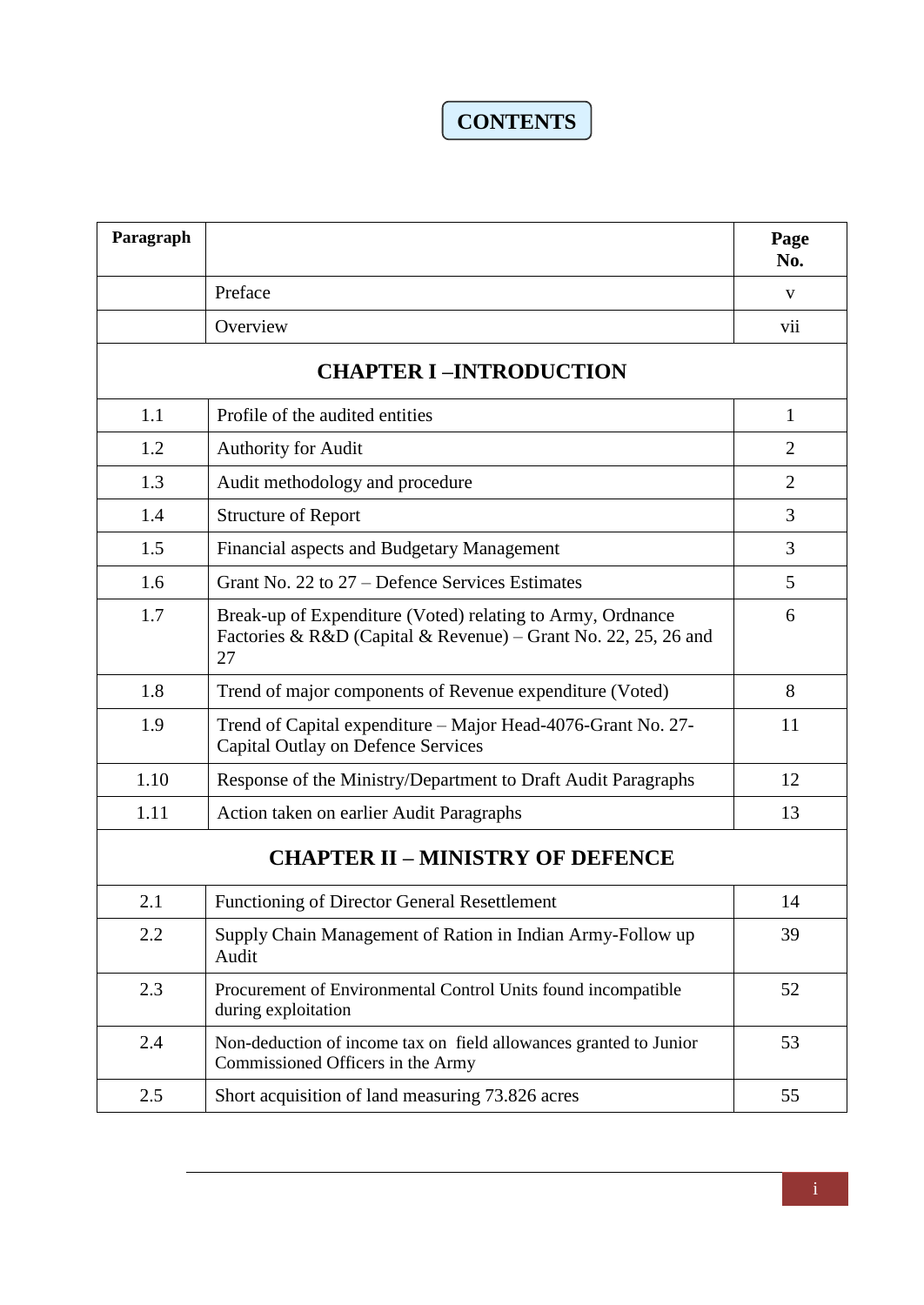| <b>CHAPTER III - ARMY</b>                    |                                                                                             |    |  |  |  |
|----------------------------------------------|---------------------------------------------------------------------------------------------|----|--|--|--|
| 3.1                                          | Unwarranted procurement of Radio Sets for trial purposes                                    | 57 |  |  |  |
| 3.2                                          | Irregular attachment of service personnel with private institute                            | 58 |  |  |  |
| 3.3                                          | Irregular sanction of an additional laundry facility                                        | 60 |  |  |  |
| 3.4                                          | Recoveries/savings and adjustment in accounts at the instance of<br>Audit                   | 62 |  |  |  |
|                                              | <b>CHAPTER IV - WORKS AND MILITARY ENGINEER SERVICES</b>                                    |    |  |  |  |
| 4.1                                          | Inordinate delay in completion of works sanctioned for operational<br>military requirements | 63 |  |  |  |
| 4.2                                          | Non recovery of water charges from Personnel Below Officer<br>Ranks                         | 64 |  |  |  |
| <b>CHAPTER V – BORDER ROADS ORGANISATION</b> |                                                                                             |    |  |  |  |
| 5.1                                          | Improper selection of sites for bridges                                                     | 66 |  |  |  |
| 5.2                                          | Procurement of Cranes without proper need assessment                                        | 68 |  |  |  |
|                                              | <b>CHAPTER VI-DEFENCE RESEARCH AND DEVELOPMENT</b><br><b>ORGANISATION</b>                   |    |  |  |  |
| 6.1                                          | Avoidable procurement of a mobile Nitrogen Gas Generator Plant                              | 70 |  |  |  |
| 6.2                                          | Infructuous procurement of material                                                         | 71 |  |  |  |
|                                              | <b>CHAPTER VII-ORDNANCE FACTORY ORGANISATION</b>                                            |    |  |  |  |
| 7.1                                          | Performance of Ordnance Factory Organisation                                                | 73 |  |  |  |
| 7.2                                          | <b>Planning</b><br>Extra expenditure due to delay in placement of order                     | 81 |  |  |  |
| 7.3                                          | Loss of savings due to failure to procure and install equipments                            | 83 |  |  |  |
| 7.4                                          | <b>Procurement of Machinery</b><br>Failure to operationalise a machine                      | 85 |  |  |  |
| 7.5                                          | <b>Manufacture</b><br>Injudicious manufacture of cartridge cases                            | 88 |  |  |  |
| 7.6                                          | <b>Miscellaneous</b><br>Blocking up of inventory due to non-replacement of rejected fuses   | 91 |  |  |  |
| 7.7                                          | Recovery at the instance of Audit                                                           | 94 |  |  |  |